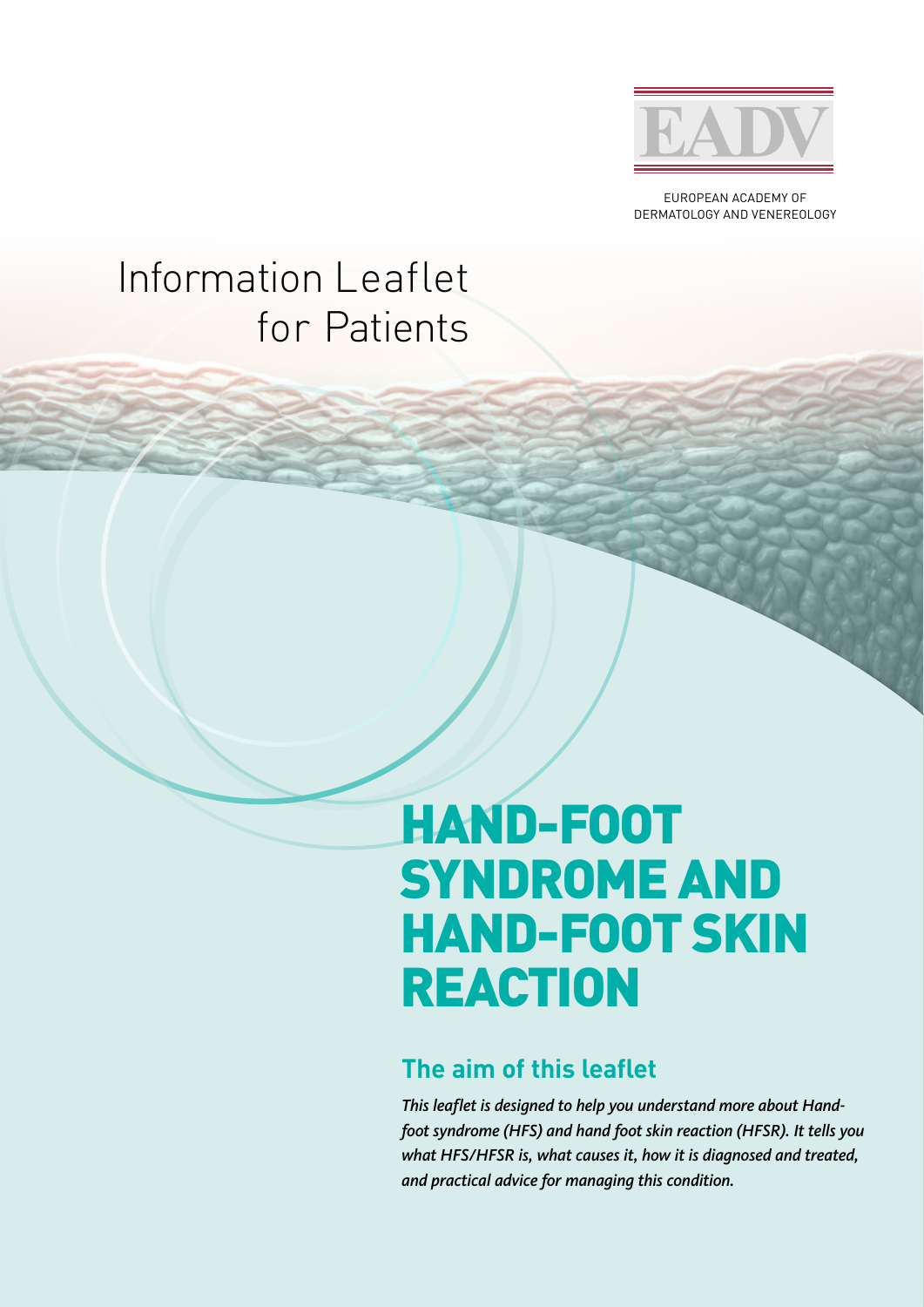### **HAND-FOOT SYNDROME AND HAND-FOOT SKIN REACTION**

#### What are hand-foot syndrome and hand-foot skin reaction?

Hand-foot syndrome (HFS) is a relatively common skin reaction due to anticancer drugs. It was first described with chemotherapeutic agents. More recently, hand-foot skin reactions (HFSR) have been described with a specific group of targeted therapies.

It corresponds to painful inflammation of the skin of the palms of the hands and/or the soles of the feet. Although HFS and HFSR are not life-threatening, they can be very painful, interfere with your daily activities, and have a negative impact on your quality of life.

#### Who is affected by HFS and HFSR?

Some types of anticancer drugs have higher risk of causing HFS/HFSR than others. You also have higher chance of getting HFS/ HFSR if you already have skin conditions on your hands and feet before you start treatment. Older age, female gender, diabetes, and polyneuropathy may increase the risk of getting HFS/HFSR.

#### **Chemotherapeutic agents that most frequently cause HFS**:

- Pegylated Liposomal Doxorubicin (PDL)
- Docetaxel
- Cytarabine
- 5-fluorouracil (5-FU)
- Capecitabine
- Tegafur

#### **Targeted therapies that can most frequently cause HFSR**

- Sunitinib
- Sorafenib
- Axitinib
- Cabozantinib
- Regorafenib
- Lenvatinib
- Vemurafenib
- Encorafenib
- Dabrafenib
- FGFR inhibitors

#### Which are the signs and symptoms of HFS/HFSR?

HFS usually develops within days, weeks, or months after starting chemotherapy.

HFSR develops in the first two to four weeks after starting targeted therapies.

HFS and HFSR have common features in the palms of the hands and soles of the feet that include

- Numbness
- Tingling
- Burning pain
- Sensitivity to touch

The symptoms can vary from relatively painless to severely painful. In its worst form, it will be difficult to walk because of the pain, swelling, fissures, and wounds. You can also experience difficulties using your hands and fingers. These conditions may make it difficult to take care of yourself and may significantly affect your quality of life.

On the palms of your hands and the soles of your feet, you can see a sharply defined redness, with or without swelling, fissures and sores, and scaling. There may also be peeling, dryness, or flaking of the skin. In advanced stages, blisters and open wounds can develop. The skin and nails can get infected.

Patients receiving targeted therapies can also present with localized thick calluses and painful blisters on the rubbing and pressure points.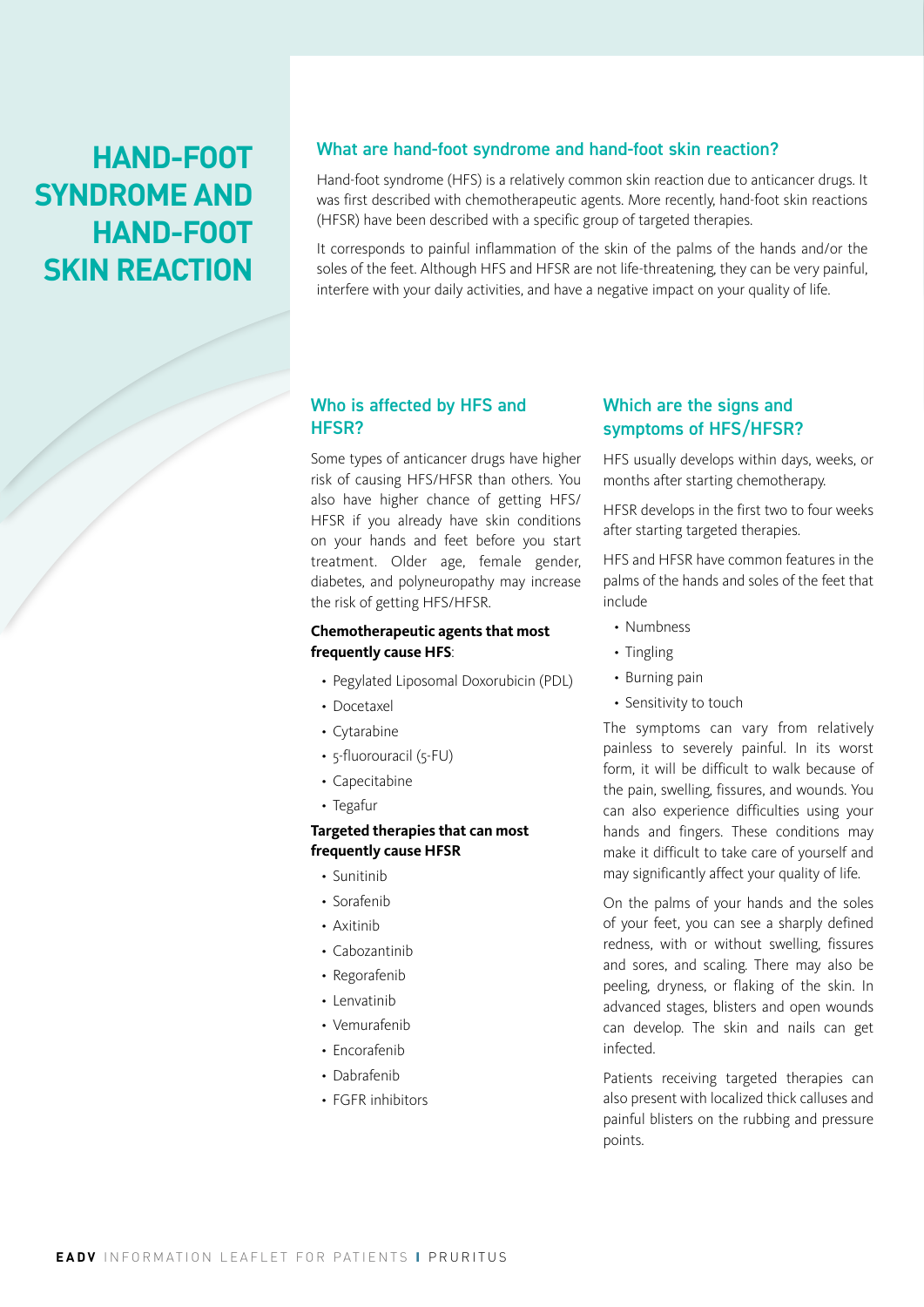The severity varies from person to person. There are three grades of severity.

Hand-foot syndrome Grade 1: minimal skin abnormalities without pain:

- You have somewhat red skin with blisters and/or calluses, slight swelling but no pain. You can feel a slight hypersensitivity, itching, or a mild burning sensation.
- There is no influence on your daily life.

Hand-foot syndrome Grade 2: moderate skin abnormalities with few limitations in self-care and daily activities

- In this phase you already suffer more from redness, fissures, blisters, bleeding, slight swelling, and/or calluses that may also hurt.
- HFS/HFSR has some, but not too great of an influence on daily life.

Hand-foot Syndrome Grade 3: severe skin abnormalities with major limitations in selfcare and daily activities

- In this phase you may experience redness, fissures, blisters, calluses, bleeding, swelling, and dryness
- The pain greatly restricts you in your daily activities. You have pain when walking and/or grasping objects.

The degree of severity is important to assess whether the treatment should be temporarily stopped, the dose should be reduced, or whether another treatment should be chosen.

#### How to prevent or reduce HFS/ HFSR?

It may not be possible to prevent HFS, but there are instructions to reduce the damage of the skin of your hands and feet, and of your nails.

Check your hands and feet every day to see if there are any abnormalities and take action to prevent them from getting worse. 1. Keep your skin clean to prevent infections.

- 2. Keep your skin hydrated: apply a moisturizing cream regularly, especially after every wash, and in between. Ask your oncology nurse for advice about moisturizing creams.
- 3. Protect the skin of your hands and feet from damage:
	- Avoid pressure on the hands and feet: wear shoes that are not too tight and don't wear high heels. Protect your hands by wearing work gloves.
	- Avoid activities that require your hands to exert a lot of effort, such as cleaning, odd jobs, or hobbies that can damage your skin and nails.
	- Protect your skin from frequent contact with moisture. Protect your hands when you get them wet, wear vinyl gloves when cleaning the house, doing dishes, or gardening. For even more protection, buy vinyl gloves one size larger and wear white cotton gloves underneath to absorb sweat and protect the skin.
	- Wear 100% cotton socks. Cotton socks help absorb moisture and can help prevent fungal infections and skin maceration.
	- Avoid hot hand and foot baths.
	- Do not expose your hands and feet to extreme cold: wear gloves and slippers to protect your hands and feet from the cold.
	- Take care of wounds on the skin. Ask your oncology nurse for advice if wounds occur on the skin and around your nails.
- 4. Be careful if you have your skin and nails treated by a beautician, manicure, or pedicure.
- 5. Be careful with the use of supplements for "healthy hair and nails". It is not known for most supplements whether they interfere with the effect of the treatment. Always talk to your doctor before taking any overthe-counter supplements or medications.